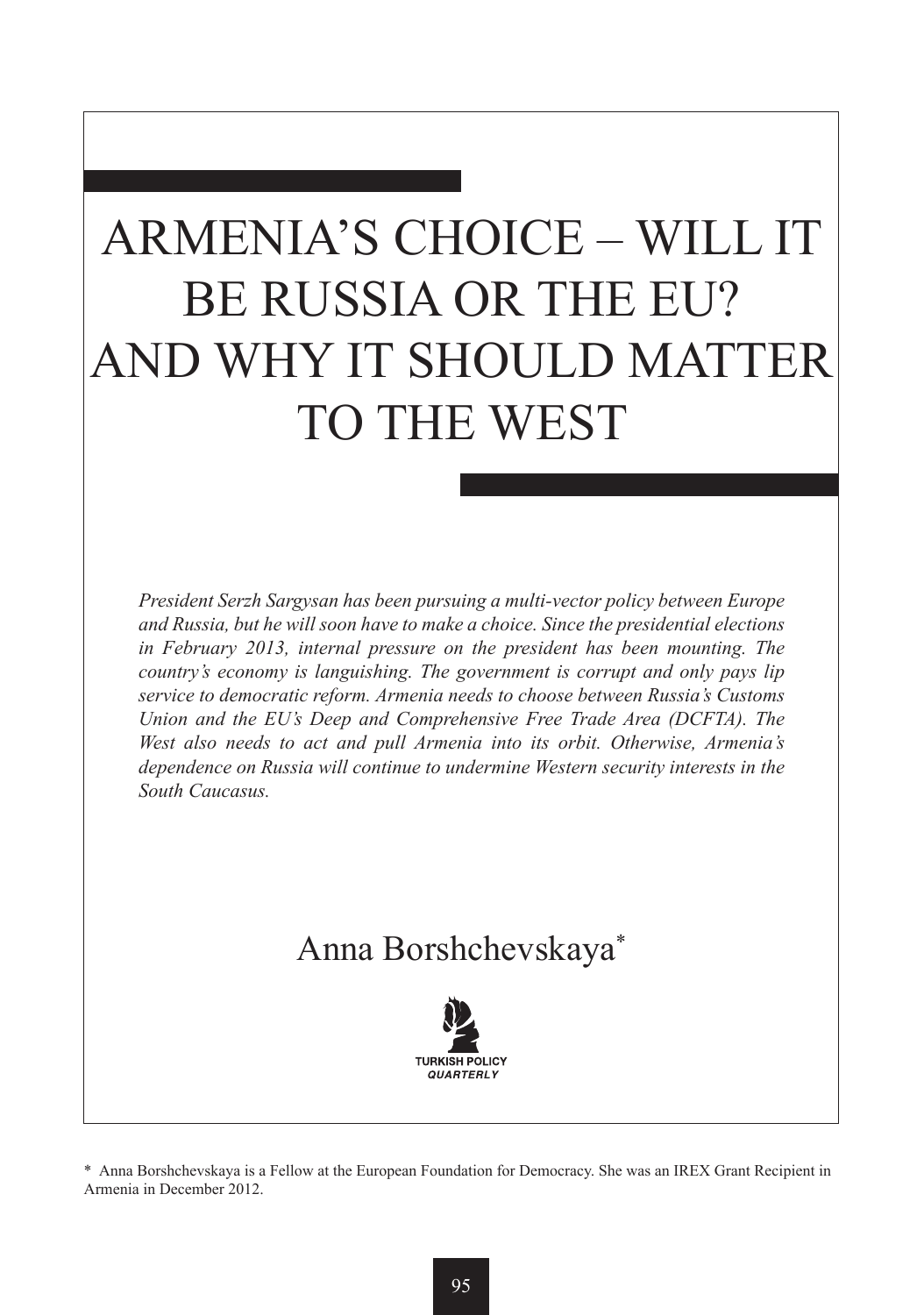

n 18 February 2013 Armenia held presidential elections. Although incumbent Serzh Sargsyan was all but assured a victory, the election was important. After the Armenian Central Elections Commission announced Sargsyan president for a second five-year term, U.S.-born n 18 February 2013 Armenia held presidential elections. Although in-<br>cumbent Serzh Sargsyan was all but assured a victory, the election<br>was important. After the Armenian Central Elections Commission an-<br>nounced Sargsyan pr ner. From 20 February onwards he organized protests against the election results for approximately two months primarily in Yerevan's Freedom Square but also in several other cities. Although the post-presidential election protests appear over at the time of this writing, citizens are switching attention to Yerevan Municipality elections on 5 May, and a new wave may begin soon after that.

Armenian citizens have good reasons to be frustrated with their government. Armenia's economy is languishing. Poverty and unemployment remain high and thousands of Armenians flee the country for better prospects. The government is corrupt and only pays lip service to democratic reform. Sargsyan has loosened the strings on the media and other civil society but not enough to achieve real reform; this has appeared to be more of a tactic to stay in control.

Armenia's relations with the West have reached a turning point. Sargysan has been pursuing a multi-vector policy, balancing the possibility of joining Russia's Customs Union and negotiations for a Deep and Comprehensive Free Trade Area (DCFTA) with the European Union. However, the two are mutually exclusive and Sargsyan will soon have to make a choice.

Russia has turned Armenia into its strongest foothold in the South Caucasus in recent years and the Kremlin's control is multilayered: political, economic, cultural, and psychological. Although many Armenians see Russia as a protector, choosing Russia would push Armenia down a declining path and undermine Western security interests. The West should use its leverage to pull Armenia into its orbit.

#### *Recent Elections: Improvements and Fraud: An Armenian Spring?*

Upon assuming the presidency in February 2008, Sargsyan faced a legitimacy crisis. Some have claimed that he has used his position and connections – he was sitting Prime Minister and had served previously as Secretary of the National Security Council and Defense Minister – to rig the election against his main opponent, Levon Ter-Petrossian, Armenia's former President. At least 10 people died in the ensuing protests. Nevertheless, Sargsyan was eager to present better elections in the future – both to the West and to Armenian citizens.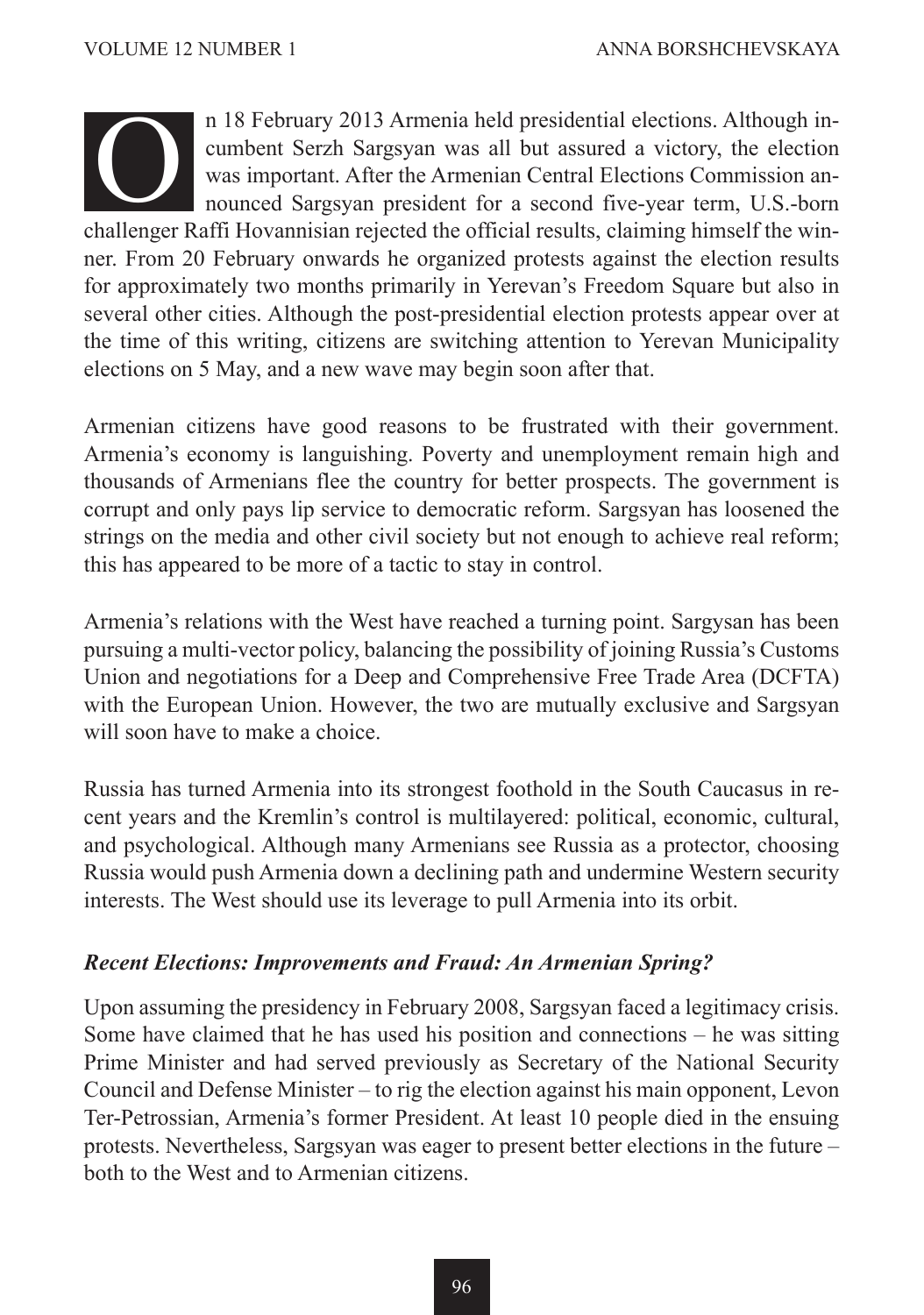Some international observers, such as the Council of Europe noted that in comparison, the February 2013 presidential election was conducted better than the previous 2008 election, though there were still many irregularities.<sup>1</sup> Similarly, in the earlier parliamentary election of 6 May 2012, international observers noted improvements in election conduct as compared to the previous parliamentary election.

*"Although many Armenians see Russia as a protector, choosing Russia would push Armenia down a declining path and undermine Western security interests."*

Yet Armenian voters still have little confidence in the election process and the current government. In addition, some observers and analysts noted after the May 2012 parliamentary election that the authorities transformed electoral fraud into less obvious and observable forms, which still benefited Sargsyan's ruling Republican Party.2

Many voters expressed their frustration during the February presidential election. Some wrote in their own, bogus candidates into the ballot, for example American actor Chuck Norris. One voter ate his ballot at the polling station. Paper was easier to swallow, he said, than "to digest five more years of this [Sargsyan's] regime.<sup>3</sup>

Seven candidates registered to run in this year's presidential election but Sargsyan faced no real competition. He was elected, according to official results, by 58.6 percent of the vote4 – more than the 53 percent he received in the previous election in 2008. Yet he faced no serious challenger. Former president Ter-Petrossian and wealthy businessman Gagik Tsarukyan, leader of the Prosperous Armenia Party – two of Sargsyan's most formidable opponents– declined to run.

Rafi Hovannisian was the one surprise. Few Armenia watchers saw him as a real challenger, yet he came in close second in the election, with 36.7 percent of the vote.<sup>5</sup> Indeed, in 2008, Ter-Petrossian whom observers saw as a stronger challenger than Hovannisian, received 21.5 percent according to official results. The surprisingly large vote for Hovannisian could be the result of several factors. One

2 "Armenia's 2012 Parliamentary Election," *Policy Forum Armenia*, December 2012,

<sup>1 &</sup>quot;Armenian Presidential Election: Generally Well-Administered, Despite Some Shortcomings," *Council of Europe, Press Release,* 22 April 2013, http://www.coe.am/?out\_lang=eng

http://www.pf-armenia.org/sites/default/files/documents/files/PFA%20-%20Report%2012.12%20web.pdf 3 Mikayel Zolyan, "Armenian Spring in the Making?," *Osservatorio Balcani e Caucaso (OBC),* 27 February 2013,

http://www.balcanicaucaso.org/eng/Regions-and-countries/Armenia/Armenian-Spring-in-the-Making-131350

<sup>4 &</sup>quot;Post-Election Interim Report 19-26 February 2013," *Organization for Security and Cooperation in Europe (OSCE)*, 2 March 2013, http://www.osce.org/odihr/elections/99931

<sup>5</sup> *OSCE* (2013).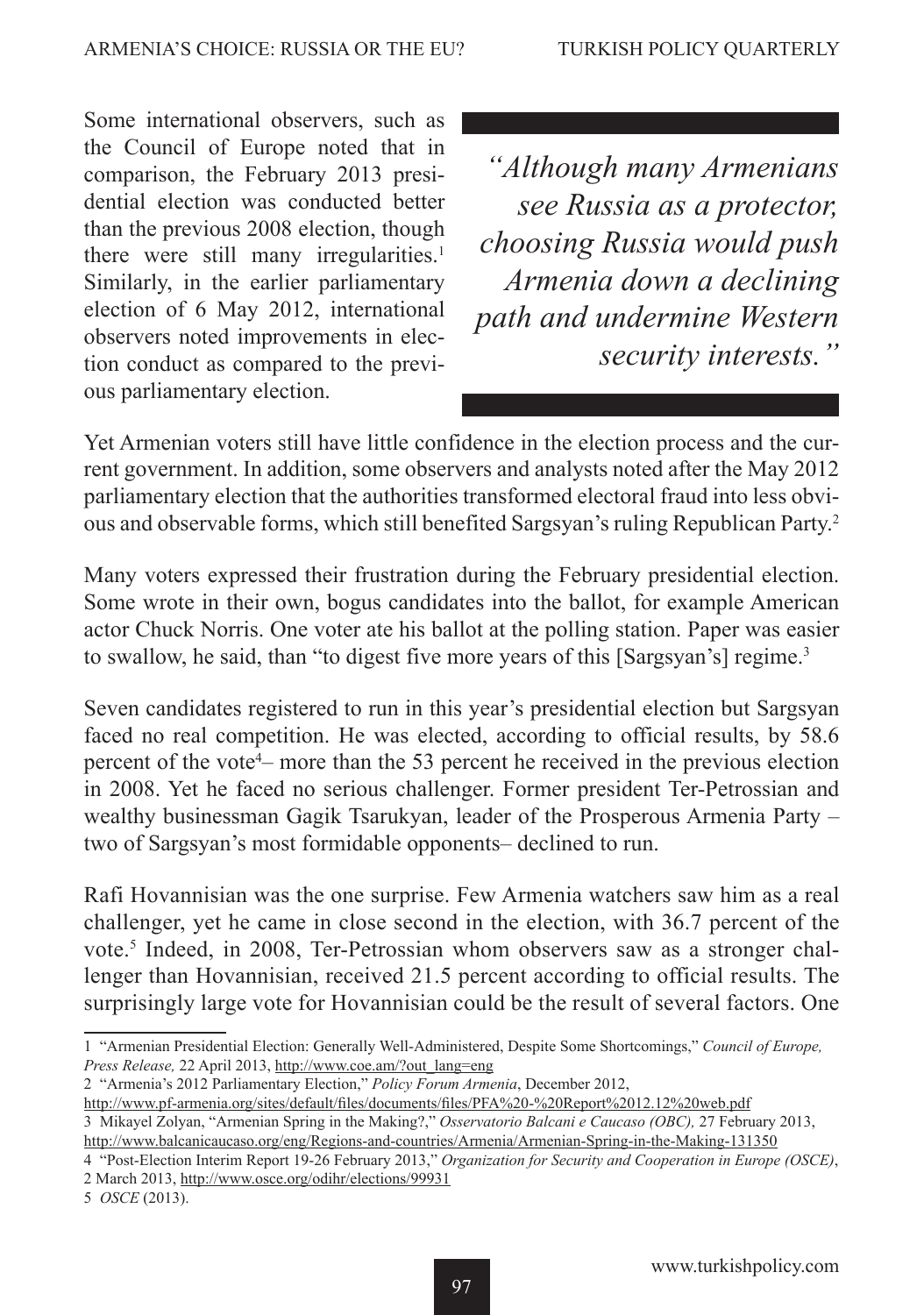of which, is a protest vote against Sargsyan, especially in the absence of two of his strongest challengers.

*"The U.S. alone has provided Armenia with approximately 2 billion dollars in development and humanitarian assistance, the highest aid per capita among all other former Soviet states."*

The post-election protests have been significant. One opposition supporter said in February 2013, when the protests began, "they [the government] owe us a spring, and we will take it, one way or the other."6 It is likely that protests will continue.

Nevertheless, these protests were not large enough to pose a significant threat to the government. Divisions within Armenia's opposition make it further difficult for the protest movement to grow. Yet the possibility that they may

take a different turn should not be dismissed entirely. The example of Georgia is telling. In October and November 2003 in Georgia, protests against fraudulent elections grew large enough to force president Shevardnadze to resign in what came to be known as the Rose Revolution. In Georgia's case, protestors mobilized at the last minute in 2003, when no one expected it.

#### *State of Civil Society*

Armenia has been struggling with its Soviet past since gaining independence in 1991.7 The Soviet system placed little emphasis on critical thinking and independent research skills in order to discourage temptation to question the authorities. Armenia was a remote republic in the Soviet Union and the Kremlin used it for its military industry and related technical research.8 Armenia's most promising students, particularly in social sciences, typically went to Moscow to study, adding to Armenia's brain drain in a way that other former Soviet republics geographically closer to Russia did not experience.

The West has poured enormous resources into Armenia since the break-up of the Soviet Union. Since 1992, the United States alone has provided Armenia with approximately 2 billion dollars in development and humanitarian assistance, the

<sup>6</sup> Mikayel Zolyan (2013).

<sup>7</sup> Gerard J. Libaridian, *Modern Armenia: People, Nation, State* (New Brunswick and London: Transaction Publishers, 2007), p. 211-2.

<sup>8</sup> *"*An Assessment of Research Capacities in Social Sciences and Humanities in Armenia," *Caucusus Institute*, February 2011, p. 8.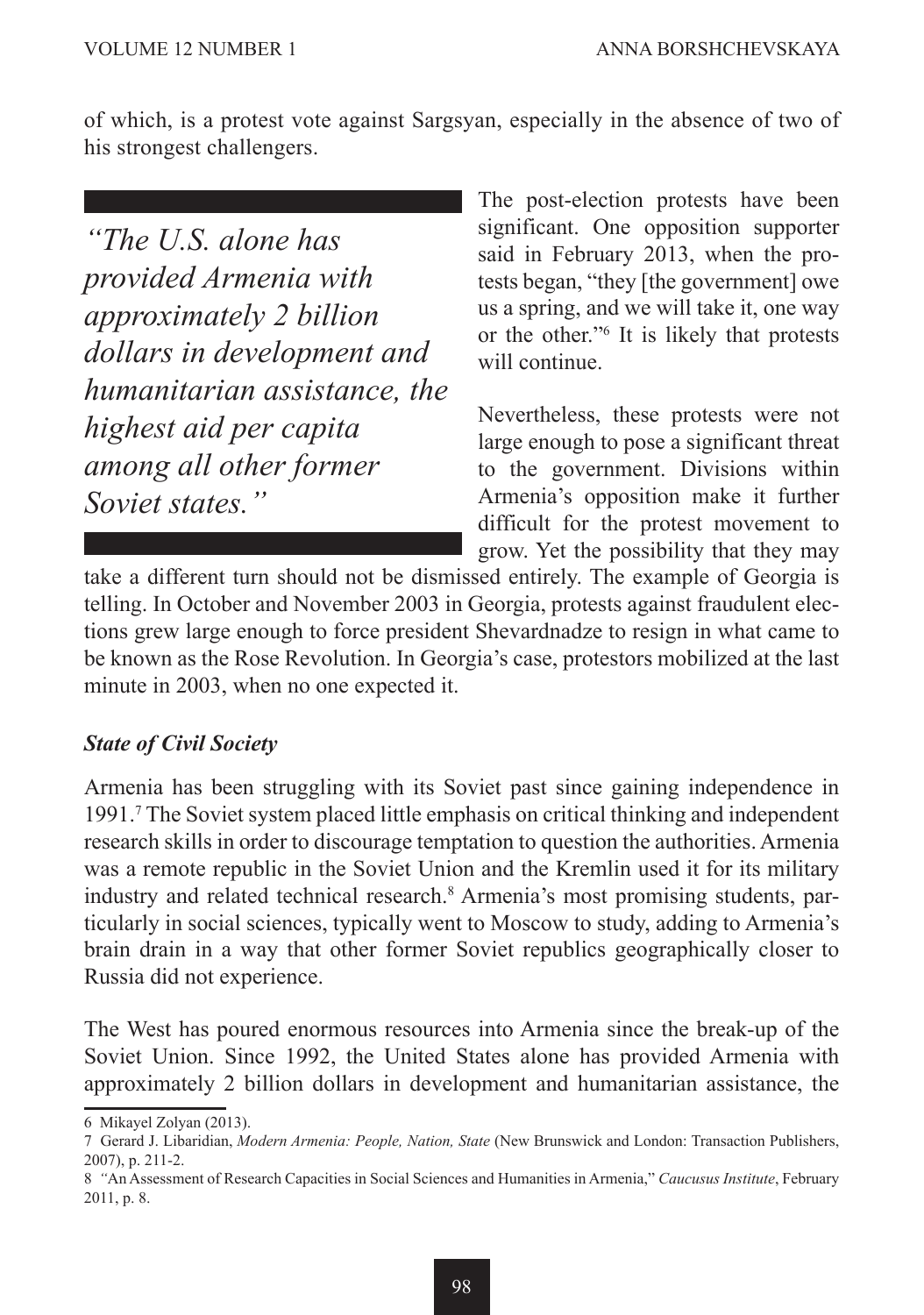highest aid per capita among all other former Soviet states.<sup>9</sup> In April 2011, U.S. reduced funding – upon completion of a five-year 235.6 million dollar project, the Millennium Challenge Corporation chose not to renew the contract to penalize Armenia for failing to enact democratization reforms.10 However, the EU had increased its aid package to Armenia to 157 million euros for 2011-13 from 98.4 million euros for  $2007-10^{-11}$ 

Yet a true dialogue between Armenian authorities and civil society has yet to develop. Despite the government's repeated pledges to enact democratic reforms, overall its democratic accountability record is poor. Strong connections between politics and business hamper meaningful reforms and con-

*"As Brussels and Moscow are both pressuring Armenia, Sargsyan will have to make such a choice soon."*

tribute to corruption.12 Freedom House has consistently ranked Armenia as "partly free" from 1998 through 2013.<sup>13</sup> The recently-released U.S. Department of State annual Country Report on Human Rights Practices for 2012 concluded that Armenia's "most significant human rights problems during the year were limitations on the right of citizens to change their government, corruption and lack of transparency in government, and the limited independence of the judiciary."14

In recent years, Armenian authorities superficially loosened controls on the media and other civil society. Responding to international pressure and fearing of the Arab world uprisings resonating in their country, they approved amnesty for political activists who, in 2008, protested against Sargsyan's election.15 They allowed journalists and civil society greater freedom. Civil society activists have achieved certain small victories, particularly in environmental protection.<sup>16</sup> Some civil so-

<sup>9 &</sup>quot;Doing Business in Armenia 2011: Commercial Guide to US Companies*," Embassy of the United States, Yerevan, Armenia,* http://armenia.usembassy.gov/uploads/zG/4q/zG4qxj1EQSQ0kwQU-R-Vkw/ccg\_2011.pdf ; "Armenia profile," *U.S. Department of State,* http://www.state.gov/outofdate/bgn/armenia/117256.htm

<sup>10</sup> Marianna Grigoryan*,*"Armenia Debates Reasons for Millennium Challenge Cancellation," *EurasiaNet*, 20 April

<sup>2011,</sup> http://www.eurasianet.org/node/63337

<sup>11 &</sup>quot;Armenia," *European Union External Action Service,* http://eeas.europa.eu/armenia/

<sup>12</sup> Christopher Walker, "Armenia, Azerbaijan and Georgia: Elections and Democratic Development in the Caucasus," *Testimony, Commission on Security and Cooperation in Europe* (Freedom House, 23 May 2012), http://www.freedomhouse.org/sites/default/files/Christopher%20Walker%20Testimony%20-%20Helsinki%20Commission%205-23-12.pdf

<sup>13</sup> See: "Freedom in the World," reports of *Freedom House* at http://www.freedomhouse.org/country/armenia 14 "Country Report on Human Rights Practices for 2012: Armenia," *U.S. Department of State,*

http://www.state.gov/j/drl/rls/hrrpt/humanrightsreport/index.htm#wrapper

<sup>15 &</sup>quot;Freedom in the World: Armenia," *Freedom House*, 2012,

http://www.freedomhouse.org/report/freedom-world/2012/armenia

<sup>16</sup> See: Liana Aghajanian, "Armenia: Backhanded Victory for Environmental Activists," *Global Voices*, 2 May 2012, http://globalvoicesonline.org/2012/05/02/armenia-backhanded-victory-for-environmental-activists/ ; Also based on personal interviews with civil society representatives, December 2012, Yerevan.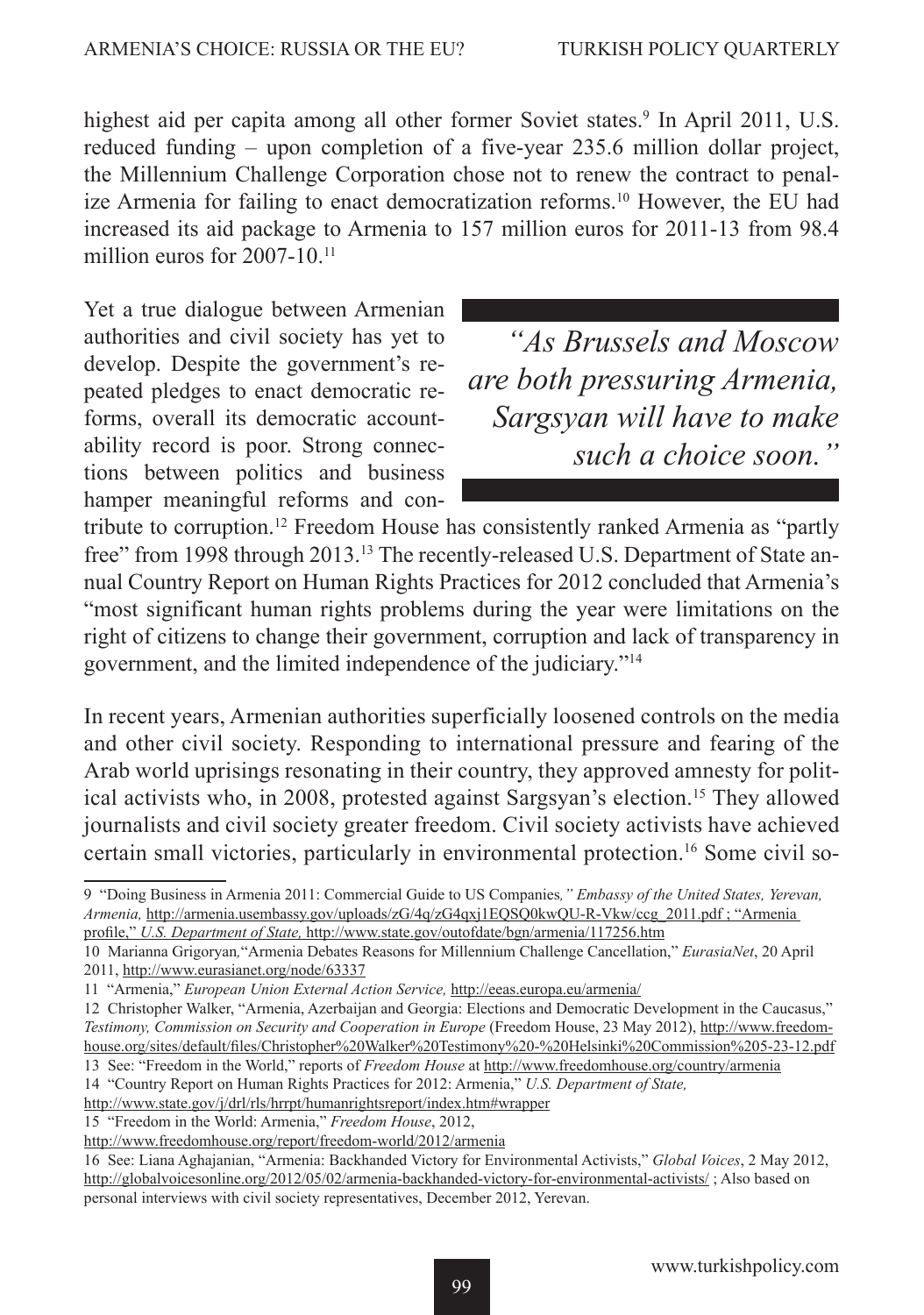ciety members report that Sargsyan's government offers more room to work with civil society than Kocharian's.17 Indeed Armenia's Freedom House score on media freedom in 2012 was among those with most significant numerical improvements.<sup>18</sup>

However, the authorities do not tolerate criticism that fundamentally threatens its power structure. Some journalists and analysts suggest that the loosening of restrictions may only be temporary. As one civil society representative told me when we met in Yerevan in December 2012, "This is the East...They [the authorities] want to hear praise."19 Furthermore, the government is attempting to control foreign funding distribution, which raises questions about the government's true intentions towards developing a real civil society.20

The civil society environment is also highly politicized. Many civil society representatives lack the skills to present their ideas constructively – whether to the government, other civil society members, or the public. The media is not independent. Each tends to report on one narrow part of a story, and to get an accurate picture of a story a person would need to read many different news sources to piece it together. Quality of journalism on the aggregate is poor. The public is apathetic and trusts few sources.

#### *State of Economy: Emigration, Unemployment, Poverty*

Armenia faces serious obstacles to its development. The government remains corrupt and inefficient. As a result, thousands of Armenians leave the country each year. In April 2012, the European Commission estimated that one-third of Armenia's population had emigrated since 1991.<sup>21</sup> According to the latest Gallup survey released on 4 April 2013, 40 percent of Armenians want to permanently leave Armenia – the highest among 12 former Soviet Republics polled.<sup>22</sup> This is all the most significant as Gallup has a poor reputation in Armenia among its civil society representatives

http://iwpr.net/report-news/armenia-moves-control-ngos

<sup>17</sup> Based on personal interviews with civil society representatives, December 2012, Yerevan.

<sup>18</sup> Karin Deutsch Karlekar Jennifer Dunham, "Press Freedom in 2012: Minddle East Volatility Amid Global Decline," http://www.freedomhouse.org/sites/default/files/Booklet%20Essay.pdf

<sup>19</sup> Personal interview in Russian with a civil society member who spoke on the condition of anonymity, 13 December 2012, Yerevan.

<sup>20</sup> See the statement from the Eastern Partnership Civil Society Forum (CSF) on 30 November 2012 in Stockholm, Sweden, http://www.eap-csf.eu/en/news-events/news/statement-on-developments-in-the-civil-society-of-armenia/ ;

Naira Melkumyan, "Armenia Moves to Control NGOs: Civil Society Leaders Believe the State Intends to Restrict Their Activities," *Institute for War and Peace Reporting*, 20 November 2012,

<sup>21</sup> Heghine Manasyan and Gevork Poghosyan, "Social Impact of Emigration and Rural-Urban Migration in Central and Eastern Europe: Executive Summary, Armenia," *European Commission*, April 2012.

<sup>22</sup> Neli Esipova and Anita Pugliese, "Desire to Leave FSU Ranges Widely Across Countries Half of Those Who Want to Migrate are Searching for a Better Living Standard," *Gallup,* 4 April 2013,

http://www.gallup.com/poll/161591/desire-leave-fsu-ranges-widely-across-countries.aspx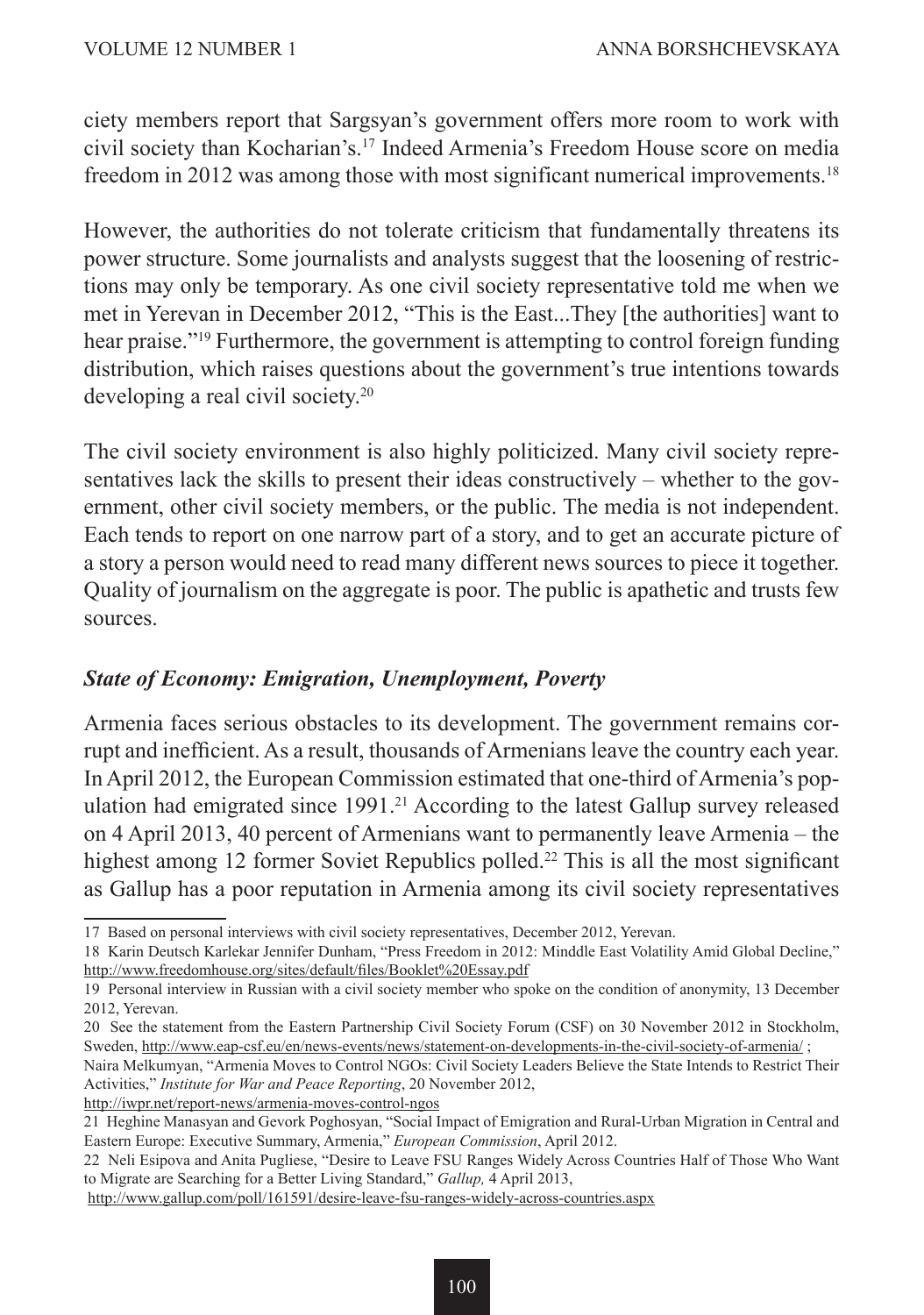who say the ruling Republican Party had coopted them to present studies that present a more positive picture than the reality.23

Younger, more educated Armenians head to the West, while their older, blue-collar compatriots head north to Russia through Russia's "compatriots" program, exacerbating Armenia's population decline. The Russian government has eagerly taken in many migrants. However how happy they are in Russia remains to be seen. "I heard…people are not very happy [in Russia]," said Ovsanna Babayan who works on migration issues at OSCE's Democratization Program, "This is a desperate step for many Armenian migrants."24

*"The Kremlin plays on Armenia's historic fears to exert its influence in the region and continues to view it as part of its 'privileged sphere of influence.' In reality, Russia only takes from Armenia."*

Indeed, desperation permeates Armenian life. Suicide rate, primarily among young people and pensioners, has steadily increased – 647 recorded incidents of suicides or suicide attempts in 2011 compared to 592 in 2010. The year 2010 saw a 20 percent increase compared to 2009.<sup>25</sup> According to Armenia's statistical services and analysts, economic hardship –mainly unemployment– is the main reason for increased suicides<sup>26</sup>

Many analysts have been critical of government economic policies. Some, such as Policy Forum Armenia analysts, had warned in 2007 that relying on foreign debt-funded fiscal stimulus –as the government was doing– was a poor policy. Yet the government had not changed its policy. As a result, Armenia's GDP shrunk by 14 percent in 2009.<sup>27</sup> Since then, Armenian GDP has increased slowly while poverty continued to grow. In 2010, eight percent more people were living below the poverty line as compared to 2008, according to official statistics, which tend to be notoriously unreliable and likely to present a rosier picture. In 2011, according

<sup>23</sup> Based on personal interviews with civil society representatives, December 2012, Yerevan.

<sup>24</sup> Personal Interview, 6 December 2012, Yerevan.

<sup>25</sup> Victoria Aleksanyan, "Alarm at Rising Suicide Rate in Armenia: Young People Increasingly at Risk," *Institute for War and Peace Reporting*, 17 June 2011, http://iwpr.net/print/report-news/alarm-rising-suicide-rate-armenia

<sup>26</sup> Marianna Grigoryan, "Armenia: Suicides Among Pensioners Spike Amid Economic Woes," *EurasiaNet*, 17 February 2012, http://www.eurasianet.org/print/65018

<sup>27 &</sup>quot;Avoiding Economic Catastrophe," *Policy Forum Armenia*, February 2012, p. 4,

http://www.pf-armenia.org/sites/default/files/documents/files/PFA\_Crisis\_Special\_Report\_0.pdf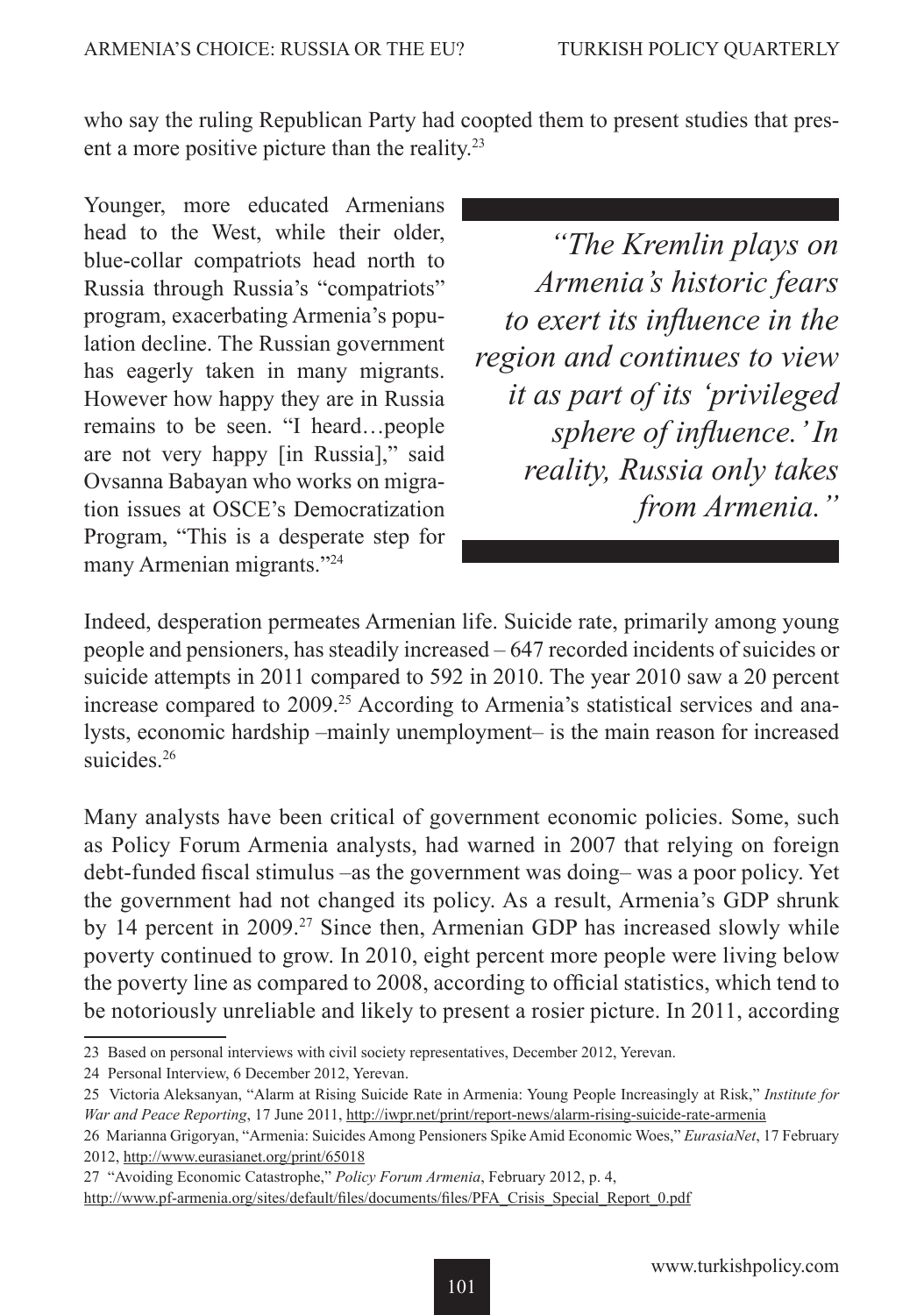to official statistics reported in Armenian press, the unemployment rate was an astonishing 45-50 percent.<sup>28</sup>

Remittances from abroad are an important component of Armenian economy. But many among the diaspora had faced serious administrative harassment in recent years – such as getting swindled out of millions of dollars or bullied by Armenian officials.29 Although many care deeply about Armenia's success and have invested a lot into Armenia in the last 20 years, many have long ago concluded that investing in their homeland is a thankless task.

In his inauguration speech on 9 April 2013, Sargsyan identified economic development as first priority for the next five years. He underscored three main economic problems: emigration, unemployment, and poverty. He also highlighted the importance of ensuring Armenia-diaspora cooperation.30 The issues he identified are correct. Yet he said nothing about how he intends to tackle them. It is difficult to see how his words will be matched by deeds.

#### *Relations with Russia and the West: Leading up to the Present*

Traditionally, many Armenians see Russia as the ultimate protector. Yet the Kremlin historically helped Armenia only so far as it served its own interests, in fact perpetuating dependence and stagnation. "Russia manipulated the vulnerabilities of the [South Caucasus] region...and Russia can manipulate them as long as they allow themselves to be manipulated," said historian Gerard J. Libaridian.<sup>31</sup>

Armenia's relations with Russia and Europe go back several centuries. In 1639, the Ottoman and Safavid Persian Empires had signed the Treaty of Zuhab upon conclusion of a 16-year war between the two Empires. The treaty aimed to establish rules for easy cross-border movement for merchants and pilgrims.<sup>32</sup> It brought Armenians relief from war but also subjugation to harsh foreign rule. As they began to search for

http://www.epress.am/en/2011/09/29/real-unemployment-rate-in-armenia-closer-to-45%E2%80%9350.html

29 Edik Baghdasaryan, "Diaspora Investors - Easy Prey for Armenia's Authorities?," *Hetq*, 14 July 2011,

http://hetq.am/eng/news/2927/diaspora-investors---easy-prey-for-armenias-authorities ;

Narek Aleksanyan, "American-Armenian Investor Plans to Sue Armenian Government," *Hetq*, 30 October 2012,

http://hetq.am/eng/news/20020/american-armenian-investor-plans-to-sue-armenian-government ;

"Avoiding Economic Catastrophe," *Policy Forum Armenia*, February 2012,

http://www.pf-armenia.org/sites/default/files/documents/files/PFA\_Crisis\_Special\_Report\_0.pdf

30 "The Newly Elected President Serzh Sargsyan at the Extraordinary Session of the RA National Assembly Assumed the Office of President of the Republic of Armenia," *Presidency of the Republic of Armenia*, 9 April 2013,

32 Willem Floor and Edmund Herzig (eds.), "Iran and the World of the Safavid Age," in Touraj Daryaee (ed.), *Sasnian Persia: the Rise and Fall of an Empire* (New York: Palgrave Macmillan, 2009), p. 82.

<sup>28 &</sup>quot;Real Unemployment Rate in Armenia Closer to 45–50%," *Press.am*, 29 September 2011,

http://www.president.am/en/press-release/item/2013/04/09/President-Serzh-Sargsyan-assumed-the-office-of-Presidentof-the-Republic-of-Armenia/

<sup>31</sup> Personal phone interview with Gerard J. Libaridian, November 2012.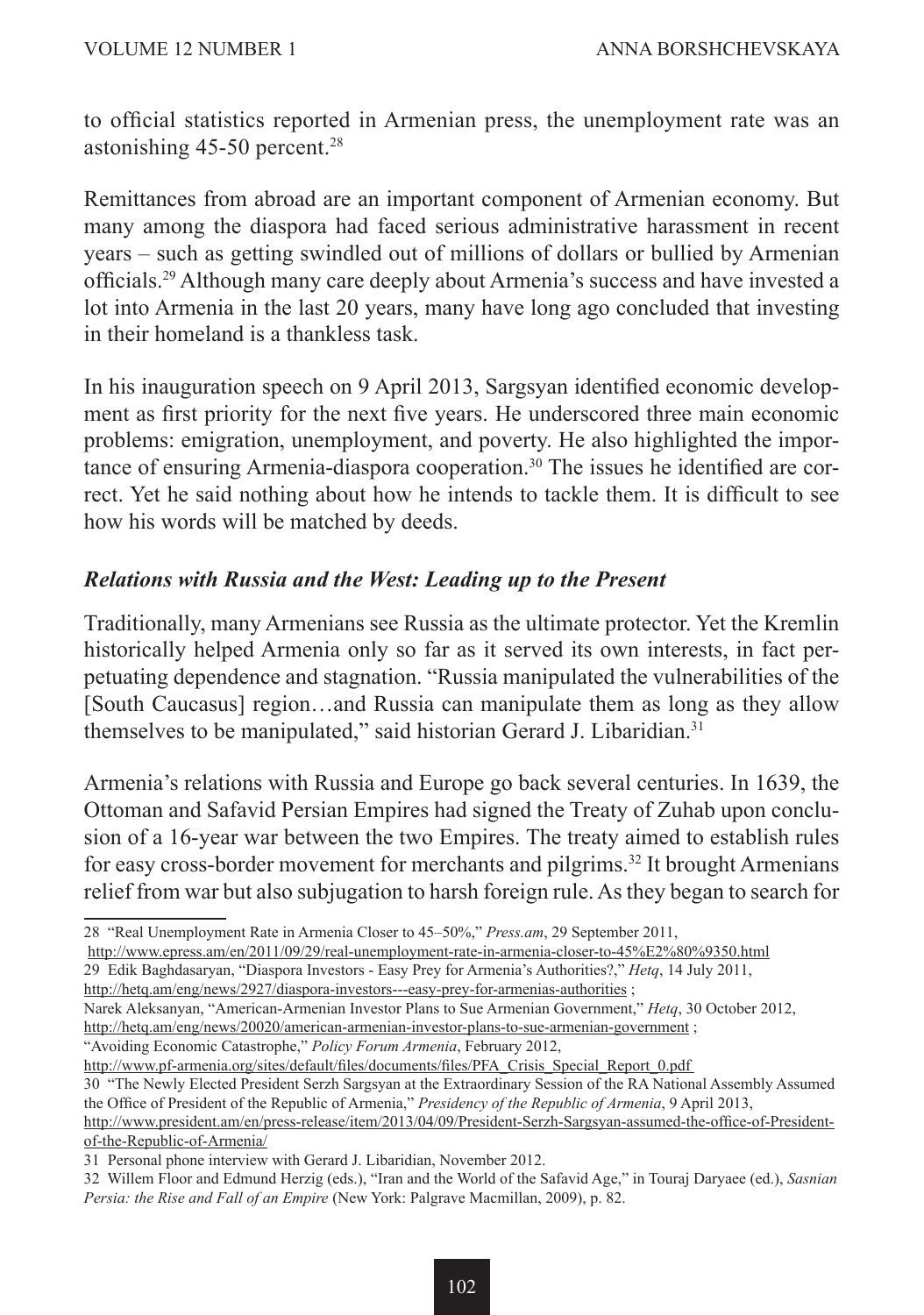alternatives, a more dynamic and liberal by comparison Russia's "Christian King of the North" offered just that. Russia began increasing its military presence in the South and North Caucasus between 1600-1850's and annexed Persian (Eastern) Armenia in 1828, which also opened Armenia to Europe.33

East Armenian elites supported Russian advances into Ottoman territory as a way to help free Western Armenians. The Kremlin did not mind if it meant further territories for the Czar. Yet

*"Younger, more educated Armenians head to the West, while their older, blue-collar compatriots head north to Russia through Russia's 'compatriots' program, exacerbating Armenia's population decline."*

Russian Czar Alexander III closed hundreds of Armenian parochial schools in 1885 in East Armenia. As relations between Russian and Turkey's government improved in the 1890's, the Kremlin actively opposed Armenian anti-Ottoman activities.<sup>34</sup>

After the 1917 revolution, Russian Bolsheviks formed an alliance with Turkish nationalists, thereby destroying Armenia's dream of independence promised in the Treaty of Sèvres signed upon the conclusion of the First World War. In January 1921 Turkey incorporated Western Armenian territories and the Soviet Union took Eastern Armenia, granting full entry into the Soviet Union in December 1922.

Many Armenian elites –both in Soviet Armenia and the diaspora– believed that loss of independence under the Soviet yoke and the absence of democracy it entailed was an acceptable and perhaps even a welcome price to physical security from pan-Turkism. "This fear, both justified and imagined, has been exploited and manipulated to rationalize –even welcome– the absence of independence and democracy,"<sup>35</sup> wrote Libaridian. But as the Soviet Union began to crumble, pogroms in Azerbaijan, starting in Sumgait in 1988 proved this thinking wrong.

In recent years, Armenia has quietly become Russia's primary and strongest foothold in the South Caucasus. Following the war with Georgia in August 2008, Moscow began increasing its influence in the South Caucasus, primarily through Armenia. Russia's influence in Armenia is vast – not only political and economic, but also military, cultural, and psychological. Armenia depends on Russia for gas; Russia

<sup>33</sup> Gerard J. Libaridian, *Modern Armenia. People, Nation, State* (New Brunswick and London: Transaction Publishers 2007), p. 13.

<sup>34</sup> Gerard J. Libaridian (2007), p. 15.

<sup>35</sup> Gerard J. Libaridian (2007), p. 202.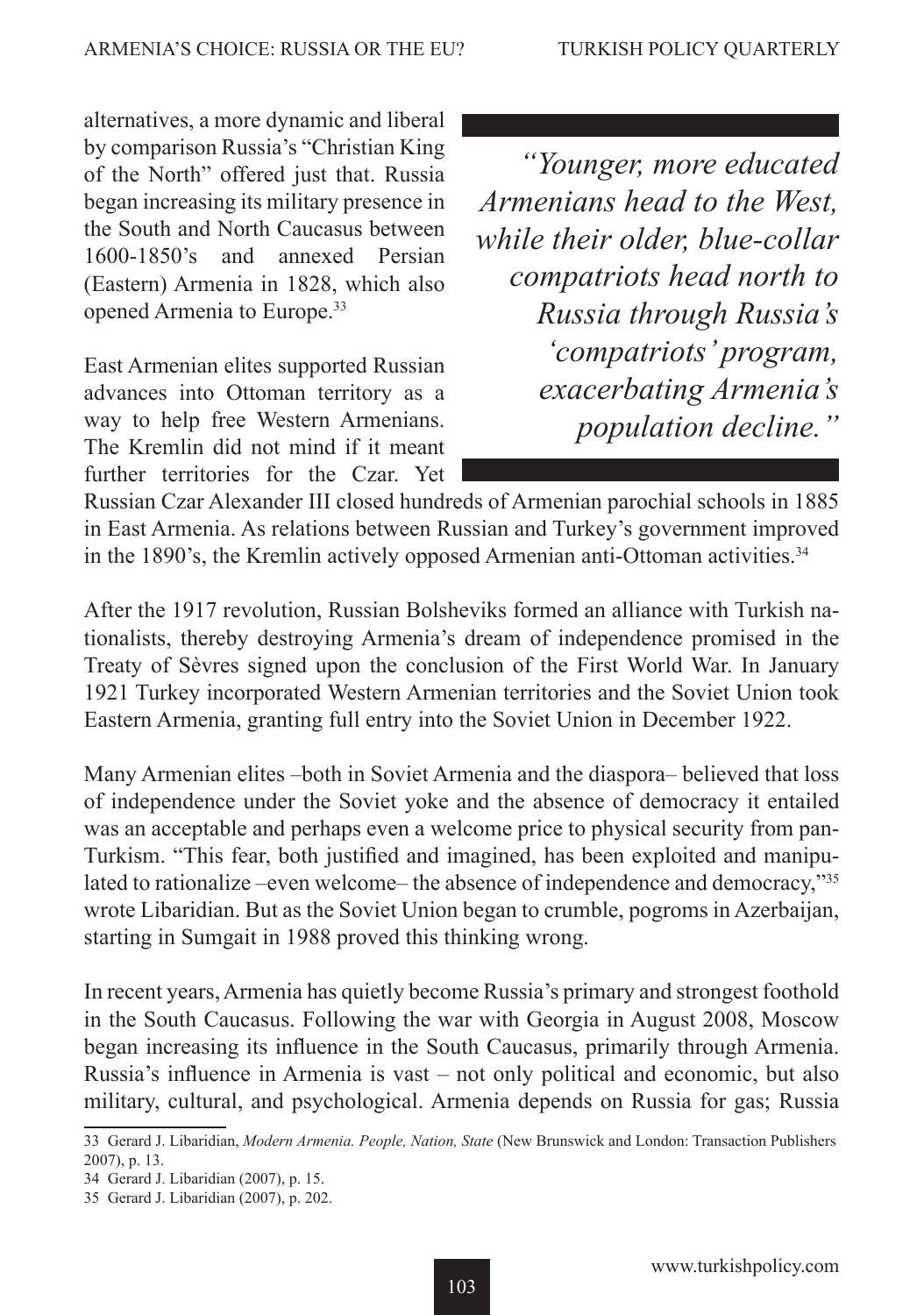*"The extension of Russia's military base in Armenia until 2044 solidifies Russia's grip and Armenia's acceptance of this agreement –which Sargsyan himself had initiated– also signals siding with Russia."*

owns Armenia's communication and railway networks. In August 2010, the Kremlin also has extended a lease for a Military Base in Gyumri until 2044 on terms most favorable to Russia – in effect Armenia is paying Russia to host its base there. In the absence of finding anything else it could take, Moscow began taking Armenia's people through the compatriots program in an effort to alleviate its own catastrophic population decline. Psychologically for many Armenians it is difficult to let go of dependence on Russia. Yet Russia only takes from Armenia. It contributes noth-

ing to its development and the younger generation is looking more to the West. The West, however, tends to ignore Armenia, not realizing the benefit of having it in its sphere of influence.

#### *Russia's Customs Union and EU's DCFTA: Implications for the West*

Unlike his predecessor Robert Kocharian who openly leaned towards Russia, Sargsyan has been pursuing a multi-vector policy of European integration and closer ties with Russia. The Armenia-Turkey border remains closed since 1993, contributing to Armenia's economic and political isolation and reliance on Iran and Georgia for accessing the world market. Ankara made opening the border conditional to resolution of Armenia's conflict with Azerbaijan over Nagorno-Karabakh, which is unlikely to take place in the near future. In this context, Armenia's best path to development lies in European integration and Western orientation.

In February 2012, The EU Trade Policy Committee launched negotiations towards a Deep and Comprehensive Free Trade Area (DCFTA) between the EU and Armenia as part of an Association Agreement between Armenia and the EU. If concluded successfully, DCFTA could provide a number of benefits to Armenia.<sup>36</sup> By extension, the West would also benefit.

<sup>36</sup> Following EU enlargement in 2004, Brussels enacted the European Neighborhood Policy (ENP), which aims to develop closer ties with Europe's closest neighbors based on shared values. Under this umbrella, Brussels established several regional policy initiatives. These include the Eastern Partnership (EaP) which covers the South Caucasus and Moldova. EaP is the most substantive out of these initiatives both in political and economic spheres. See: "The EU's Assistance and Development Programmes in Armenia – an Introduction with Concrete Examples," September 2011, http://www.eufoa.org/uploads/Documents/-26.pdf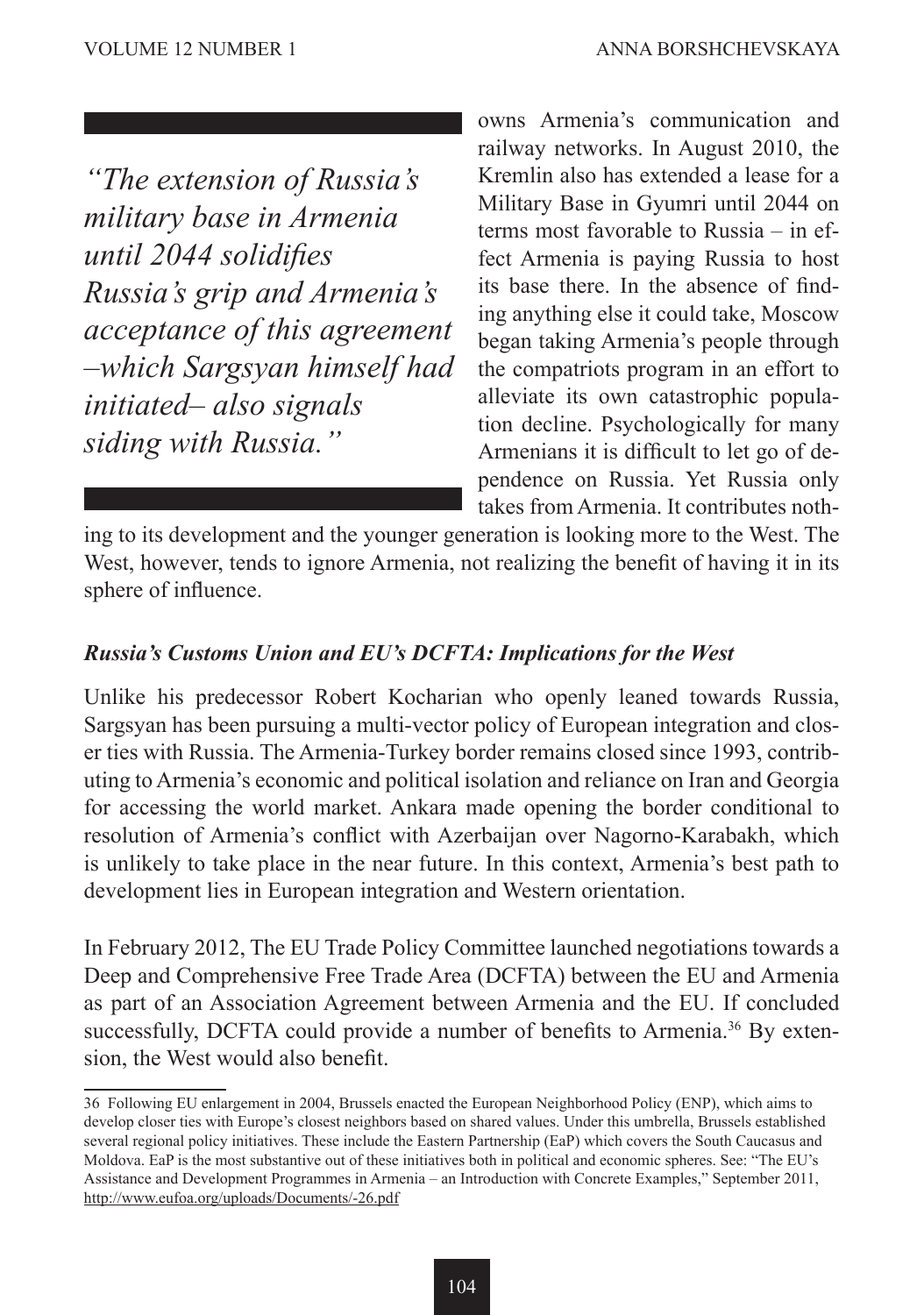EU integration is based on shared values of democracy and human rights, rule of law, good governance, and economic development through free markets. To be granted free trade with the EU, a country must meet specific political, economic, and social criteria. DCFTA negotiations push Armenia to carry out regulatory reforms in these spheres. The government would need to align many laws and procedures with the EU, including intellectual property rights protection, rule of law, and transparent government.37 Such reforms would necessitate democratization and more inclusion of civil society. Integration into the EU internal market would attract more investors and consequentially improve Armenia's economy. All of these changes would help bring Armenia closer to the West.

Meanwhile, the Kremlin has been pressuring Yerevan to join the Russia-dominated Customs Union with Belarus and Kazakhstan.<sup>38</sup> Established in January 2010, the Customs Union is a precursor to the Eurasian Union, which Russian president Vladimir Putin hopes will be a counterweight to the European Union, an attempt to re-create the Soviet Union, according to many experts. Compared with Europe, the Customs Union offers Armenia little.

Given a real choice, Armenians would not want to be dependent on Russia. As Nouneh Sarkissian, managing director of Internews Media Support said, "Russia doesn't feed Armenia."39 Yerevan has been discussing the Customs Union for some time now, but never made any official commitments. Sargsyan's first official foreign visit after he assumed his second presidential term was to Russia, where reportedly the two leaders discussed the Customs Union. They had also discussed this topic during three meetings between the two Presidents in 2012. Yet they did not reach any concrete agreements.40 This could suggest that Sargsyan is only paying homage to the Kremlin.

Armenia's national security strategy remained fundamentally unchanged under Sargsyan. Still, he increased cooperation with the West compared to his predecessor. Despite domestic opposition, he sent Armenian troops to Iraq in 2005 – a gesture analysts interpreted as an attempt to strengthen Armenia's relationship with the U.S.<sup>41</sup>

http://eeas.europa.eu/delegations/armenia/press\_corner/all\_news/news/2012/2012\_20\_07\_en.htm ;

<sup>37</sup> Onno Simons, Acting Head of the EU Delegation in Armenia, "EU: Armenia: Challenges and Opportunities in the Negotiations Process Toward a Deep and Comprehensive Free Trade Area," *Remarks at the EUAG seminar on a Deep and Comprehensive Free Trade Area*, 20 July 2012,

Haroutiun Khachatrian, "DCFTA Between EU and Armenia: Expectations and Implications," *Eastern Partnership Community*, 15 March 2011,

http://www.easternpartnership.org/community/debate/dcfta-between-eu-and-armenia-expectations-and-implications 38 Emil Danielyan, "Armenia: Yerevan Keen to Opt Out of New Russian-Led Bloc," *Eurasianet.org,* 13 March 2013, http://www.eurasianet.org/node/66688

<sup>39</sup> Personal interview with Nouneh Sarkissian, 11 December 2012, Yerevan.

<sup>40</sup> Emil Danielyan (2013).

<sup>41</sup> *Samvel Martirosyan, "*Armenian Troops Deploy to Iraq," *EurasiaNet,* 20 January 2005, http://www.eurasianet.org/departments/insight/articles/eav012105a.shtml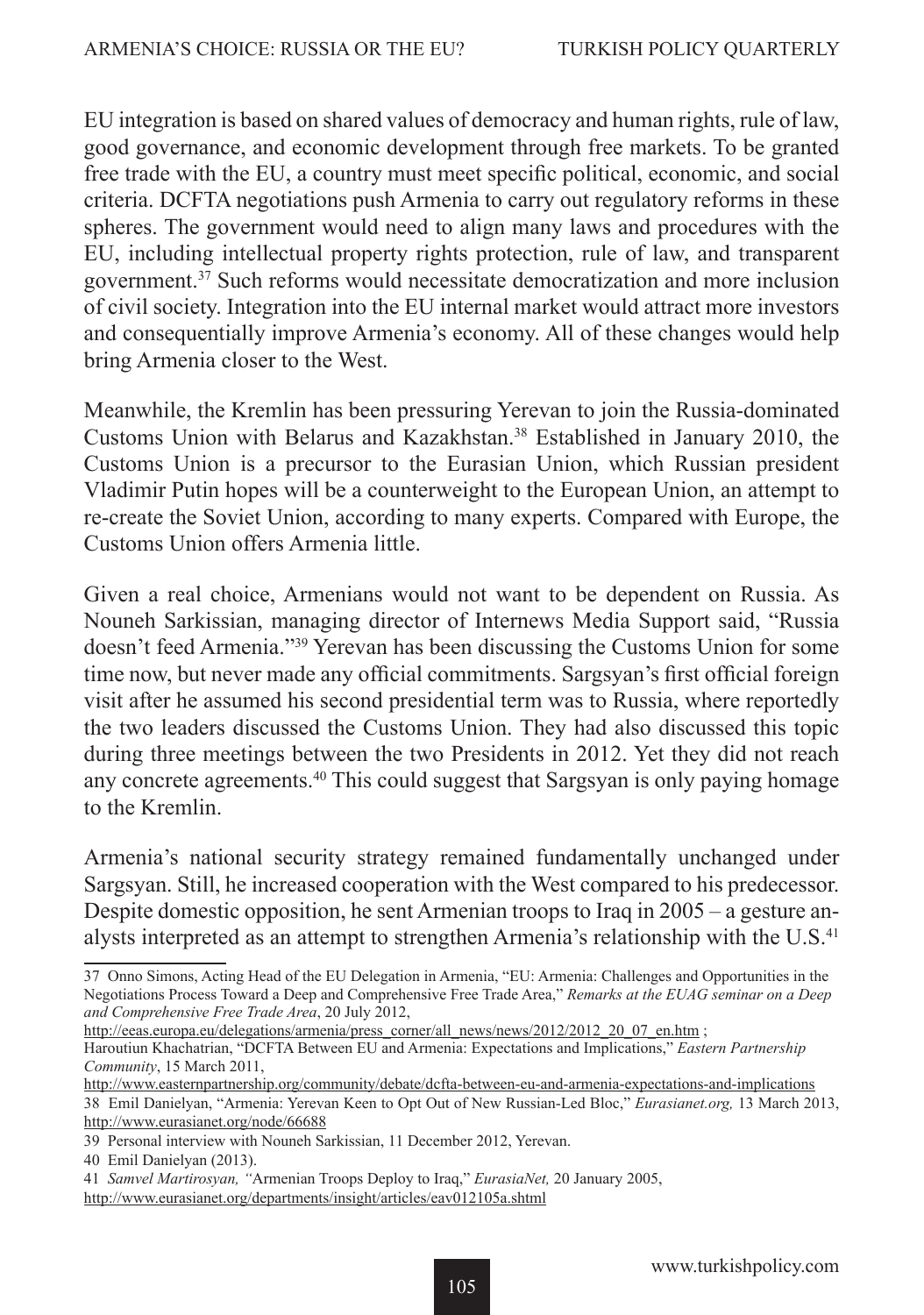Sargsyan awarded Georgian President Mikheil Saakashvili an Armenian Medal of Honor in June 2009, less than a year after the Russian invasion of Georgia.<sup>42</sup> Sargsyan almost tripled Armenian troops stationed in Afghanistan in May 2011.43 In 2012, he openly criticized Putin at a CSTO meeting for supplying weapons to Azerbaijan.44 Yet the extension of Russia's military base in Armenia until 2044 solidifies Russia's grip and Armenia's acceptance of this agreement –which Sargsyan himself had initiated– also signals siding with Russia.

Russia's Customs Union and European DCFTA are mutually exclusive. Legally, a country cannot be party to both because a customs union has a common external trade policy, depriving each individual member-state of sovereign control of this policy within its borders.45 Once a country joins the Customs Union, the EU cannot conclude a DCFTA with only one country but with the entire union, all its members, because countries within the Customs Union have a unified trade regime towards non-Union countries.46 "The EU cannot sign a Deep and Comprehensive Free Trade Agreement with a country that is a member of Russia-initiated Customs Union," said Elmar Brok Chairman of the European Parliament Committee on Foreign Affairs and Vice-Chairman of the European People's Party (EPP), in March 2013 talking to Armenia's *Radio Free Europe/Radio Liberty.*47 In the same vein, said the Russian Foreign Ministry official Aleksandr Gorban said on 1 January 2013, "You cannot be a little bit pregnant."48

As Brussels and Moscow are both pressuring Armenia, Sargsyan will have to make such a choice soon – either join the community of democratic states, allying Armenia with the West, or continue further down the path of stagnation and give Russia free rein in Armenia, also undermining Western security interests in the strategically-important South Caucasus. As Georgia will likely move further from the

<sup>42</sup> Emil Danielyan, "Armenian President Seen as Getting Cold Shoulder from Putin," *Eurasia Daily Monitor*, 25 May 2012, http://www.jamestown.org/single/?no\_cache=1&tx\_ttnews%5Btt\_news%5D=39418

<sup>43</sup> Emil Danielyan, "Armenia to Triple Military Deployment In Afghanistan," 25 May 2011, *Eurasia Daily Monitor,* http://www.jamestown.org/programs/edm/single/?tx\_ttnews%5Btt\_news%5D=37970&cHash=94e9456990e01bfa3e5a 669114386b6a

<sup>44</sup> Naira Hayrumyan, "Relying on Russia: Sargsyan Slams Azeri Warmongering as Putin Announces New Defense Deal with Armenia," *ArmeniaNow*, 16 January 2013, http://www.lragir.am/index.php/eng/0/country/21997/29150 45 Robert Coalson, "Invigorated Customs Union Present Russia's Neighbours with Stark Choice," *Radio Free Europe/ Radio Liberty*, 8 January 2013,

http://www.rferl.org/content/customs-union-present-russias-neighbours-with-stark-choice/24818232.html

<sup>46</sup> Guillaume Van der Loo, "Ukraine's Regional Economic Integration: Stuck in the Middle of its Neighbours? A Legal and Political Analysis," *Eastern Partnership Community,* 4 November 2011, http://www.easternpartnership.org/ publication/economy/2011-11-04/ukraine-s-regional-economic-integration-stuck-middle-its-neighbours-l

<sup>47 &</sup>quot;EU Warns Armenia Against Joining Customs Union," *A1Plus*, 18 March 2013,

http://www.a1plus.am/en/politics/2013/03/18/elmar

<sup>48</sup> He was referring with frustration to Ukraine's attempts to simultaneously pursue DCFTA and Russia's Customs Union but that same frustration would apply to Armenia. Robert Coalson, "Invigorated Customs Union Present Russia's Neighbours with Stark Choice," *Radio Free Europe/Radio Liberty*, 8 January 2013, http://www.rferl.org/content/customs-union-present-russias-neighbours-with-stark-choice/24818232.html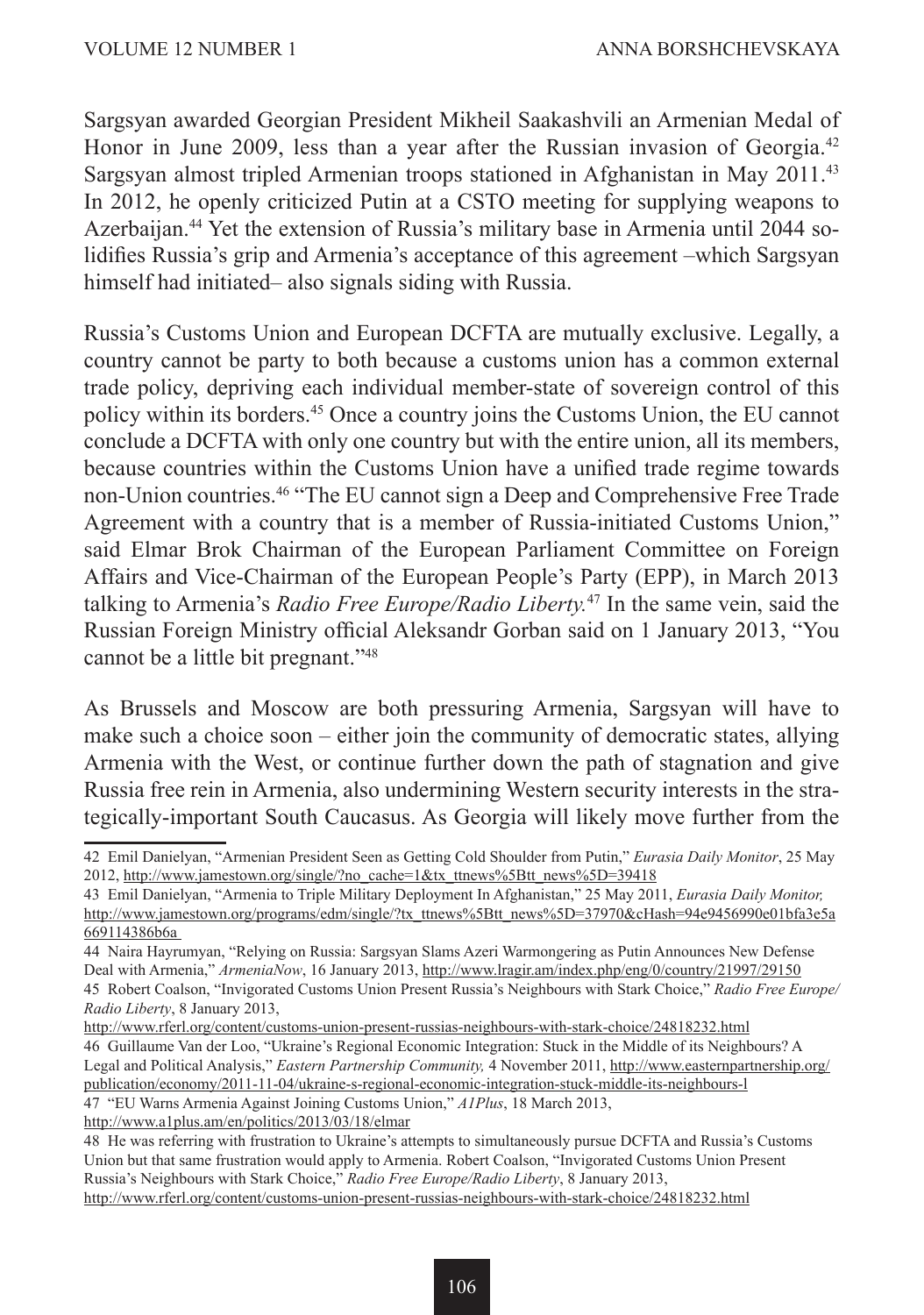West under new Prime Minister Bidzina Ivanishvili who advocates closer Georgian ties to Russia, Armenia –with deep ties to Iran– becomes all the more important not to lose. Furthermore the West has an interest in preventing an outbreak of hostilities with Azerbaijan. These are important reasons to bring Armenia closer to the West.

#### *Conclusion*

Despite paying lip service to democratic and economic reform, Armenia has performed poorly on both. Many Armenians are desperate and see little hope that their lives will improve. Poverty and unemployment remain high and the emigration rate is astonishing. Armenian citizens do not trust the government and the electoral process. That thousands of Armenians protested for weeks after the presidential election in February is further evidence of citizens' frustration.

In the South Caucasus, Armenia is the country that is most dependent on Russia and is under the most Russian influence. The Kremlin plays on Armenia's historic fears to exert its influence in the region and continues to view it as part of its "privileged sphere of influence." In reality, Russia only takes from Armenia. It has no interest in helping Armenia to develop into a strong, independent, and prosperous nation. Armenia's relationship with Russia puts Armenia right in the center of the Russia-Iran axis, creating a triangle that –given Armenia's deep ties to Iran– undermines Western security interests in the South Caucasus.

It is in the West's interest to see Armenia as a democratic nation with a strong civil society, which would be an ally in the Caucasus. And the West can help Armenia by using its leverage – aid and DCFTA negotiations. It should use this leverage to help pull Armenia into its sphere. In addition, although for the time being Russia remains Armenia's ultimate guarantor of security, NATO can continue to cooperate with Armenia on defense reform, helping train the next generation of the officers corps, for example. Such continuous cooperation would provide more balance in relationships for Armenia. Who is going to protect Armenia security-wise though? The lack of prioritization of this issue by the West deprives Armenia of having a choice. Given a real choice, Armenians would not want to be dependent on Russia, but they feel boxed in and can only turn to Russia –and to some extent Iran. The West has a direct advantage in having Armenia be part of its community of democratic states. Even though only Armenia can make the final choice if it musters the political will; but the West should do its part.